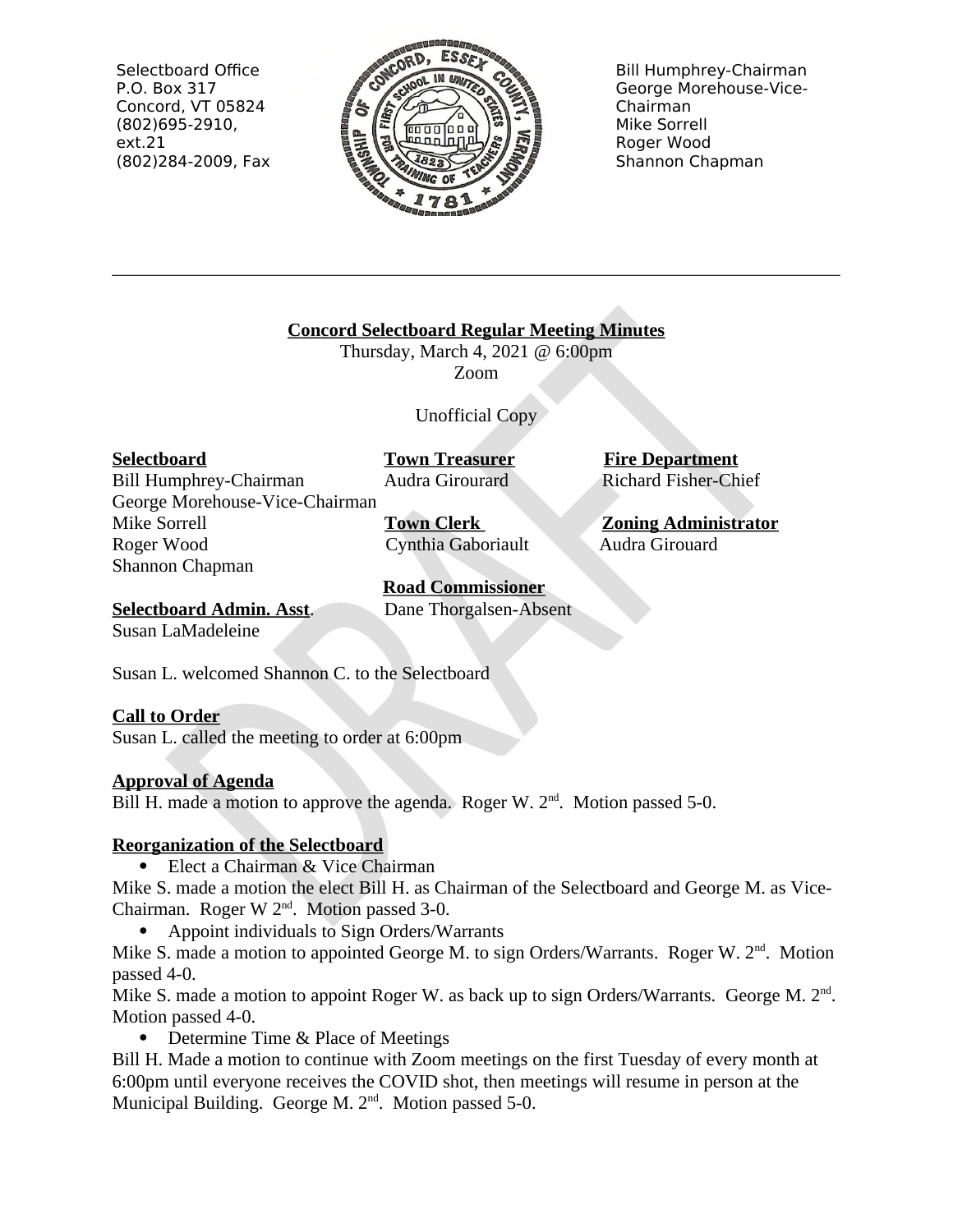#### **Approval of the February 2, 2021 Regular Meeting Minutes**

Mike S. made a motion to approve the February 2, 2021 Regular Meeting Minutes. Roger W. 2<sup>nd</sup>. Motion passed 4-0. Shannon C. abstained.

#### **Citizen's Concerns**

**None** 

# **Old Business**

## **Town Clerk**

Cynthia G. stated that Town Meeting Day went well. There was a total of 146 ballots, which includes absentee ballots. It has also been busy with land transfers, there has been 20 transfers in two months.

### **Town Treasurer**

Audra G. emailed the February warrants and reports to the Board for review.

### **Zoning Administrator**

Audra G. provided a report to the Board for review. She stated that Frederick Schwag, owner of the 80 South Street property that burned last February, the one year period is now up and he has been sent a violation notice, if he does not respond in 7 days Audra G. asked the Board if she could record the violation and contact an attorney concerning the matter.

George M, made a motion for Audra G, to contact an Attorney to follow through with this matter. Mike S. 2<sup>nd</sup>. Motion passed 5-0.

She also stated that the Department of Natural Resourced will be doing some repair and maintenance of the Miles Pond dam.

### **Road Commissioner-Absent**

• Town Roads & Bridge Standards

Susan L. presented the Town Roads and Bridge Standards to the Board for re-adoption. Mike S. made a motion to re-adopt the Town Roads and Bridge Standards. George M. 2<sup>nd</sup>. Motion passed 5-0.

• Meeting with Shauna Clifford on March 9, 2021

Susan L. informed the Board that the annual meeting with Shauna Clifford from VTrans will be on March 9, 2021 at 1:00pm via Zoom.

### **Fire Department**

Richard F. stated that the new fire truck has arrived and the fire department is starting to train on it. Richard F. stated that he is hoping to put the new truck into service around March 14, 2021.

### **New Business**

### **Town Appointments**

A list of Town appointments for 2021 was presented to the Board for review. Mike S. made a motion to approve the list of appointments for 2021. Roger W.  $2<sup>nd</sup>$ . Motion passed 5-0.